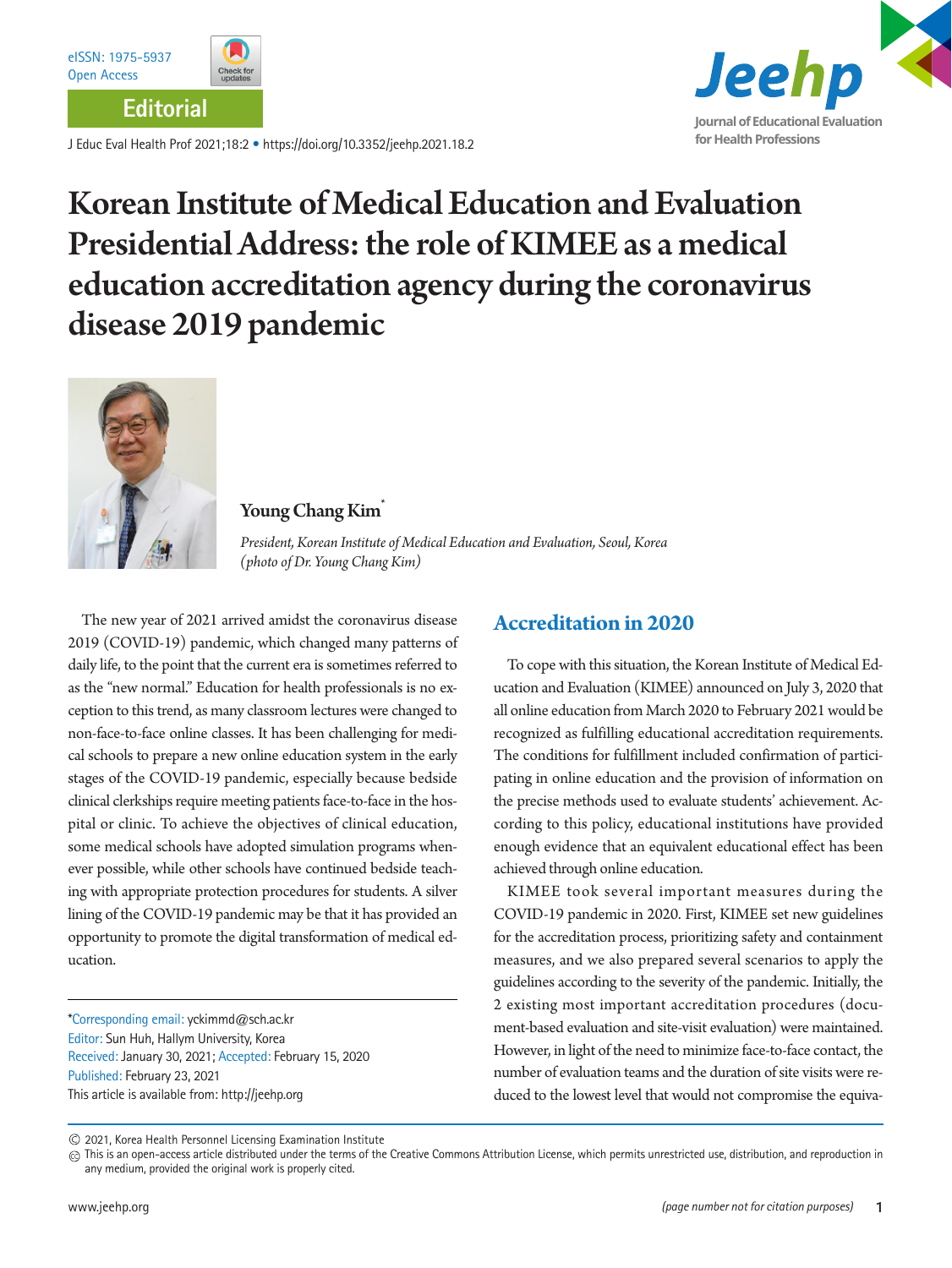

lence of accreditation. Instead, the document-based evaluation process was strengthened so that at least 2 meetings were held, and efforts were made to minimize the need for confirmation through site visits to the greatest possible extent. The document-based evaluations were done online and offline, but the site-visit evaluations were carried out face-to-face with protective measures as a top priority.

KIMEE disclosed the accreditation results for 12 medical schools in 2020 on January 14, 2021. The application by the 12 medical schools was completed on February 29, 2020. After receiving each school's self-evaluation report as of August 31, 2020, the evaluation team visited each school from October 14 to November 18, 2020. The results were as follows:

The schools that received a 6-year accreditation (March 31, 2021 to February 28, 2027) were Ewha Womans University, Inje University, JeonBuk National University, and Korea University. The schools that received a 4-year accreditation (March 31, 2021 to February 28, 2025) were Catholic Kwandong University, Dongguk University, Hanyang University, Kyung Hee University, Pusan National University, Seoul National University, and Sungkyunkwan University. The Catholic University of Korea also received a 4-year accreditation. However, it was under re-evaluation according to the request of this institute.

A regular 2-year interim evaluation was also done for 11 medical schools in 2020 after receiving a self-interim evaluation report as of August 31, 2020. All subject schools maintained their accreditation, including Cha University, Chonnam University, Chung-Ang University, Dong-A University, Eulji University, Gyeongsang National University, Hallym University, Inha University, Kangwon National University, Konkuk University, and Wonkwang University.

#### **Accreditation process in 2021**

This year's accreditation criteria also will follow the Accreditation Standards of KIMEE 2019 (ASK 2019) [\[1](#page-3-0)], which was prepared as an accreditation standard for medical schools in Korea based on the "WFME Global Standards for Quality Improvement 2015–BME" [\[2](#page-3-1)]. It consists of 9 areas, 92 basic criteria, and 51 excellence criteria [\(Table 1](#page-2-0)). The ASK 2019 has been used for the accreditation process since 2019. This year is the 3rd year of adopting this new system. It is expected that the accreditation process will also be challenging this year because there have been many changes in the environment of medical education since last year. To overcome these difficulties, in the near future, KIMEE will temporarily adapt the accreditation guideline for application during the COVID-19 pandemic period.

On January 12, 2021, 2 previous members of KIMEE, Drs. Chong Wook Lee and Moo Sang Lee, received the 7th KAMS Honor in Medicine Award (*Uihak-gong-heon-sang*) from the Korean Academy of Medical Science (KAMS), which was supported by the Buechepyo GHASONG Foundation, of which the chair of the board is Dr. Doh Joon Yoon. The KAMS Honor in Medicine Award recognizes distinguished physicians who have contributed to medical development in Korea. KIMEE recommended 2 persons as candidates for this award.

Dr. Chong Wook Lee, a former professor of urology at Seoul National University College of Medicine, was the 1st president of the KIMEE from March 2004 to March 2007 [\(Fig. 1\)](#page-3-2). Dr. Moo Sang Lee, a former professor of urology at Yonsei University College of Medicine, was the 2nd president of the KIMEE from March 2007 to February 2010 [\(Fig. 2](#page-3-3)). It is a great honor for KI-MEE to hear the news that these 2 previous contributors to KI-MEE received such an outstanding award. Without those pioneers' sacrifice and voluntary devotion, KIMEE would not have established its present role as an accreditation agency. The members of KIMEE will not forget their endeavors to promote the quality of medical education in Korea.

#### **KIMEE's role in supporting other accreditation agencies**

KIMEE, as a WFME-recognized accrediting body, has a responsibility to promote other accreditation agencies, both domestically and abroad, based on the experience gained through 20 years of engagement in the accreditation process. There are accreditation agencies in different fields in Korea, including dental education, nursing education, veterinary education, and oriental medicine (*hanuihak*) education. KIMEE has provided guidelines and processes to all other agencies upon request.

KIMEE was asked by the Global Medical Education Development Working Group of the Yonsei Institute for Global Health to provide advice on the establishment of Ho Chi Minh University's medical curriculum and Vietnamese medical education accreditation agency. In this regard, a meeting with the Working Group was held on August 24, 2020, at KIMEE's office in Seoul, to discuss management and cooperation plans. An official advisory review was then requested by the Working Group. For the successful implementation of this 5-year project starting in 2021, an advisory committee from KIMEE will be organized, and committee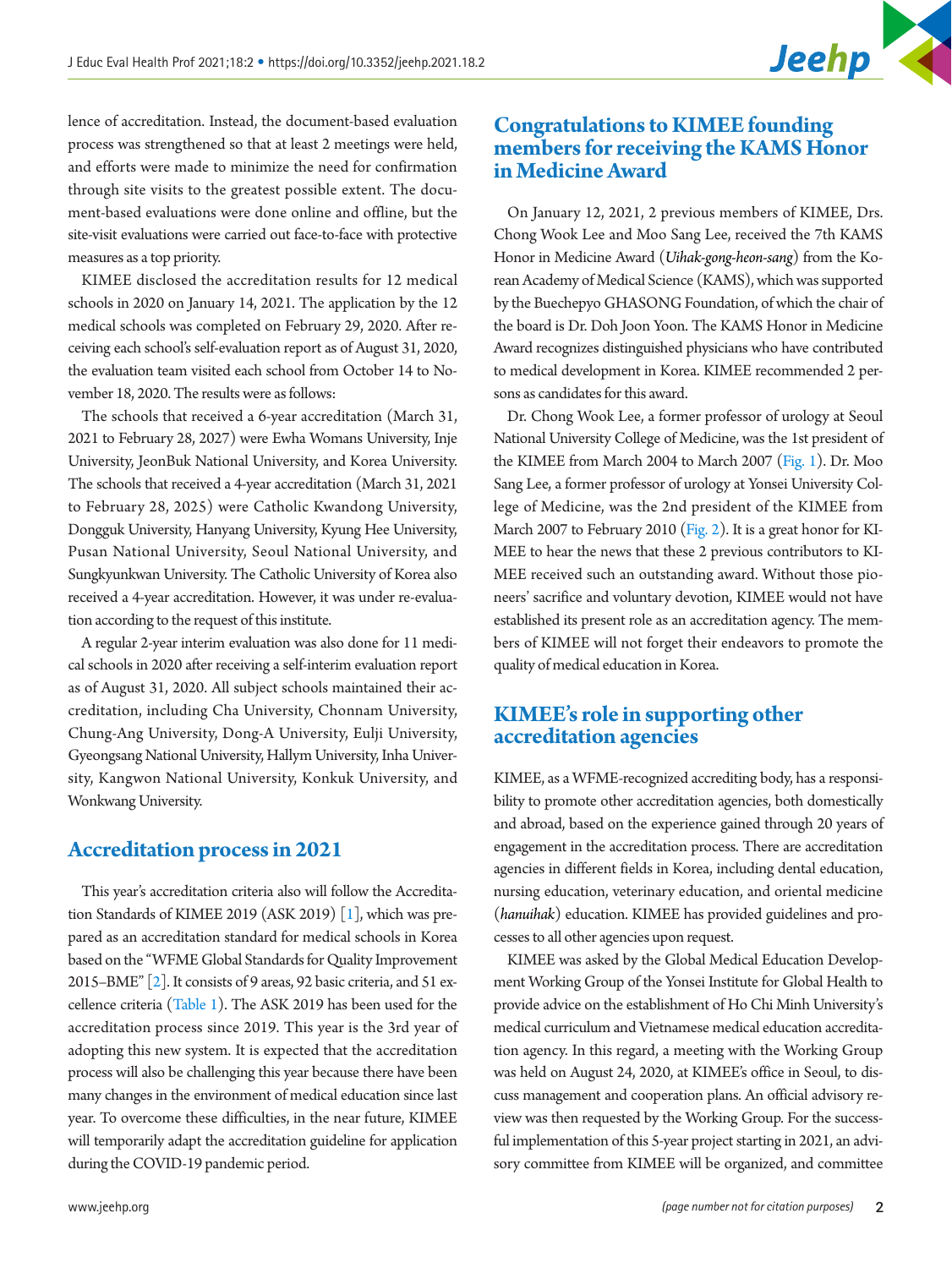

| Evaluation area                        | Sub-area                                                  | Revision standard |                       |                |
|----------------------------------------|-----------------------------------------------------------|-------------------|-----------------------|----------------|
|                                        |                                                           | Basic standard    | High quality standard | Total          |
| 1. Mission and outcomes                | 1.1 Mission                                               | 3                 | 1                     | 4              |
|                                        | 1.2 Institutional autonomy and academic freedom           | 1                 |                       | $\mathbf{1}$   |
|                                        | 1.3. Educational outcomes                                 | 3                 | $\mathbf{1}$          | 4              |
|                                        | 1.4. Participation in formulation of mission and outcomes | $\mathbf{1}$      | $\mathbf{1}$          | $\overline{2}$ |
|                                        | Subtotal                                                  | 8                 | 3                     | 11             |
| 2. Curriculum                          | 2.1. Curriculum                                           | 3                 | $\mathbf{1}$          | $\overline{4}$ |
|                                        | 2.2. Scientific method                                    | 3                 |                       | 3              |
|                                        | 2.3. Basic medical sciences                               | 2                 | 1                     | 3              |
|                                        | 2.4. Medical humanities                                   | 1                 | $\mathbf{1}$          | 2              |
|                                        | 2.5. Clinical sciences and skills                         | $\overline{4}$    | 3                     | $\overline{7}$ |
|                                        | 2.6. Program structure, composition, and duration         | 2                 | 2                     | 4              |
|                                        | 2.7. Curriculum management                                | $\overline{2}$    |                       | 2              |
|                                        | 2.8. Linkage with medical practice and the health sector  | 1                 | 1                     | $\overline{2}$ |
|                                        | Subtotal                                                  | 18                | 9                     | 27             |
| 3. Student assessment                  | 3.1. Assessment methods                                   | $\overline{4}$    | 1                     | 5              |
|                                        | 3.2. Relation between assessment and learning             | $\overline{4}$    | $\overline{2}$        | 6              |
|                                        | Subtotal                                                  | 8                 | 3                     | 11             |
| 4. Student                             | 4.1. Admission policy and selection                       | $\mathbf{1}$      | 3                     | $\overline{4}$ |
|                                        | 4.2. Student intake                                       | 1                 |                       | 1              |
|                                        | 4.3. Student counseling and support                       | 6                 | 3                     | 9              |
|                                        | 4.4. Student representation                               | $\overline{2}$    |                       | $\overline{2}$ |
|                                        | Subtotal                                                  | 10                | 6                     | 16             |
| 5. Faculty                             | 5.1. Recruitment and selection policy                     | 6                 | $\mathbf{1}$          | 7              |
|                                        | 5.2. Faculty activity and development                     | 6                 | $\mathbf{1}$          | $\overline{7}$ |
|                                        | Subtotal                                                  | 12                | 2                     | 14             |
| 6. Education resources                 | 6.1 Physical facilities                                   | 8                 | $\mathbf{1}$          | 9              |
|                                        | 6.2. Clinical training resources                          | 3                 | 1                     | 4              |
|                                        | 6.3. Information technology                               | $\mathbf{1}$      | $\overline{2}$        | 3              |
|                                        | 6.4. Medical research and fostering medical scientists    | 3                 | $\mathbf{1}$          | 4              |
|                                        | 6.5. Educational expertise                                | $\overline{2}$    | 3                     | 5              |
|                                        | 6.6. Educational exchanges                                | 1                 | $\mathbf{1}$          | 2              |
|                                        | Subtotal                                                  | 18                | 9                     | 27             |
| 7. Education evaluation                | 7.1. Mechanisms for education monitoring and evaluation   | 3                 | 1                     | $\overline{4}$ |
|                                        | 7.2. Teacher and student feedback                         | $\mathbf{1}$      | $\mathbf{1}$          | 2              |
|                                        | 7.3. Performance of students and graduates                | 1                 | 1                     | 2              |
|                                        | 7.4. Involvement of stakeholders                          | $\mathbf{1}$      |                       | 1              |
|                                        | Subtotal                                                  | 6                 | 3                     | 9              |
| 8. Operation system and administration | 8.1. Operation system                                     | 4                 | $\overline{2}$        | 6              |
|                                        | 8.2. Academic leadership                                  | 1                 | 1                     | 2              |
|                                        | 8.3. Educational budget and resource allocation           | $\overline{2}$    |                       | $\overline{2}$ |
|                                        | 8.4. Administrative staff and management                  | 1                 | 1                     | 2              |
|                                        | 8.5. Interaction with health sector                       | $\mathbf{1}$      | $\mathbf{1}$          | $\overline{2}$ |
|                                        | Subtotal                                                  | 9                 | 5                     | 14             |
| 9. Continuous improvement              | 9.0. Continuous improvement                               | 3                 | 11                    | 14             |
|                                        | Subtotal                                                  | 3                 | 11                    | 14             |
| Total                                  | 36                                                        | 92                | 51                    | 143            |
|                                        |                                                           |                   |                       |                |

#### <span id="page-2-0"></span>**Table 1.** Accreditation standards of KIMEE 2019 (ASK2019)―Basic Medical Education revised on February 2, 2020

KIMEE, Korean Institute of Medical Education and Evaluation.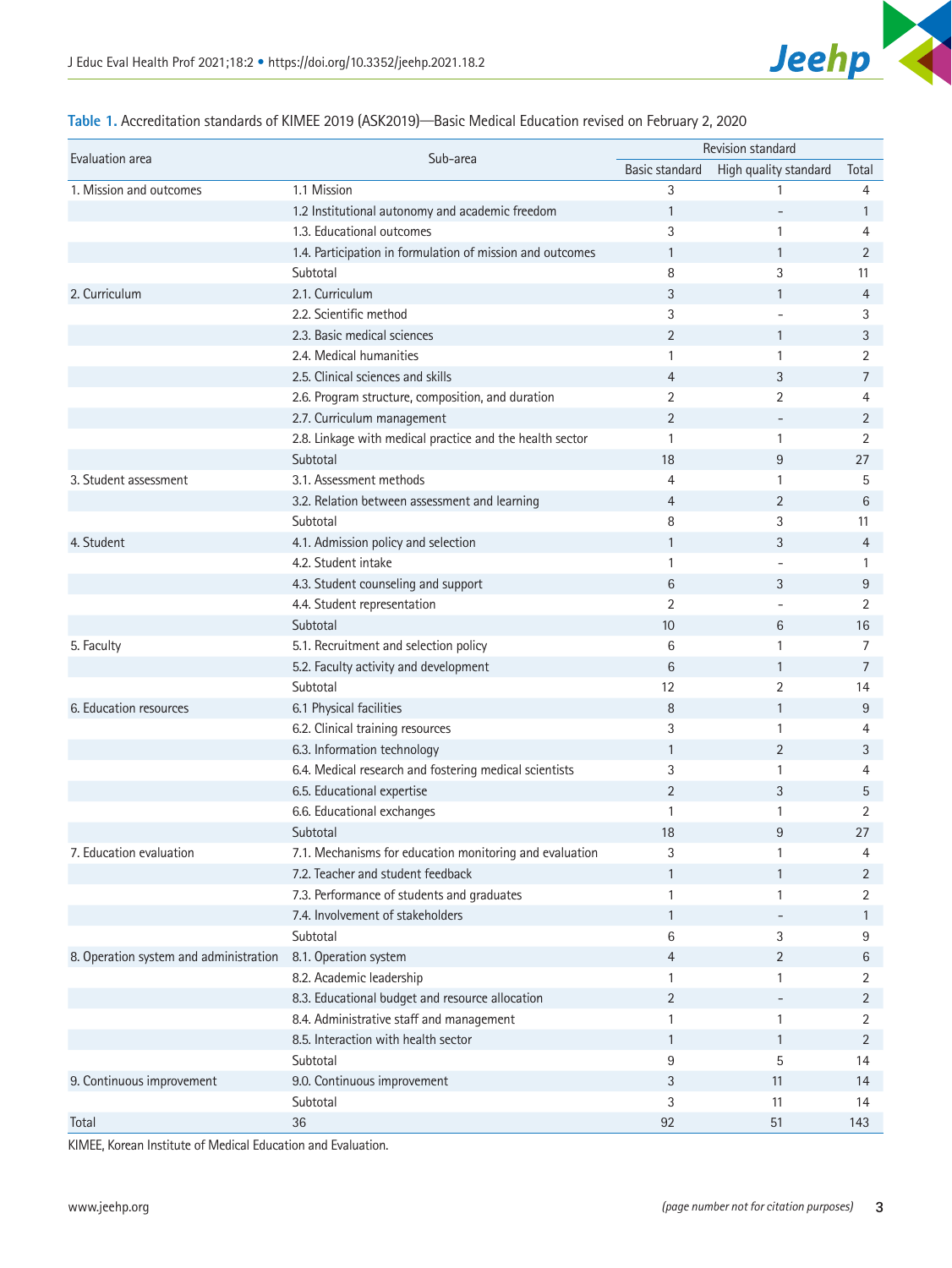

<span id="page-3-2"></span>

**Fig. 1.** Photo of Dr. Chong Wook Lee (provided by Dr. Chong Wook Lee).

<span id="page-3-3"></span>

**Fig. 2.** Photo of Dr. Moo Sang Lee (provided by Dr. Moo Sang Lee).

members will be dispatched to Vietnam.

#### **KIMEE as a co-sponsoring agency of JEEHP**

KIMEE became a co-sponsoring agency of the *Journal of Educational Evaluation for Health Professions* ( JEEPH) on June 17, 2020 [\[3\]](#page-3-4). JEEHP will be a window to the world for KIMEE's research work. Therefore, it is an excellent opportunity for KIMEE to disseminate information about its activities to numerous medical education accreditation agencies and medical schools worldwide.

The COVID-19 pandemic has brought remarkable changes to

basic medical education. There is a saying that every crisis is an opportunity; in that spirit, KIMEE will strive to carry out accreditation and to ensure rigorous medical education this year.

### **ORCID**

Young Chang Kim[: https://orcid.org/0000-0002-6852-280](http://orcid.org/0000-0002-6852-2804)4

## **Authors' contributions**

Young Chang Kim did all the work.

### **Conflict of interest**

No potential conflict of interest relevant to this article was reported.

### **Funding**

None.

# **Data availability**

None.

## **Acknowledgments**

None.

# **Supplementary materials**

None.

#### **References**

- <span id="page-3-0"></span>1. Korean Institute of Medical Education and Evaluation. The New Standards for Accreditation (ASK2019) [Internet]. Seoul: Korean Institute of Medical Education and Evaluation; 2016 [cited 2021 Jan 30]. Available from: https://kimee.or.kr/en/ standards/the-new-standards-for-accredication/.
- <span id="page-3-1"></span>2. World Federation for Medical Education. WFME Global Standards for Quality Improvement 2015–BME [Internet]. Ferney-Voltaire: World Federation for Medical Education; 2015 [cited 2021 Jan 30]. Available from: [https://wfme.org/down](https://wfme.org/download/wfme-global-standards-for-quality-improvement-bme/)[load/wfme-global-standards-for-quality-improvement-bme/.](https://wfme.org/download/wfme-global-standards-for-quality-improvement-bme/)
- <span id="page-3-4"></span>3. [Huh S. Special reviews on the history and future of the Korean](https://doi.org/10.3352/jeehp.2020.17.33)  [Institute of Medical Education and Evaluation to memorialize](https://doi.org/10.3352/jeehp.2020.17.33)